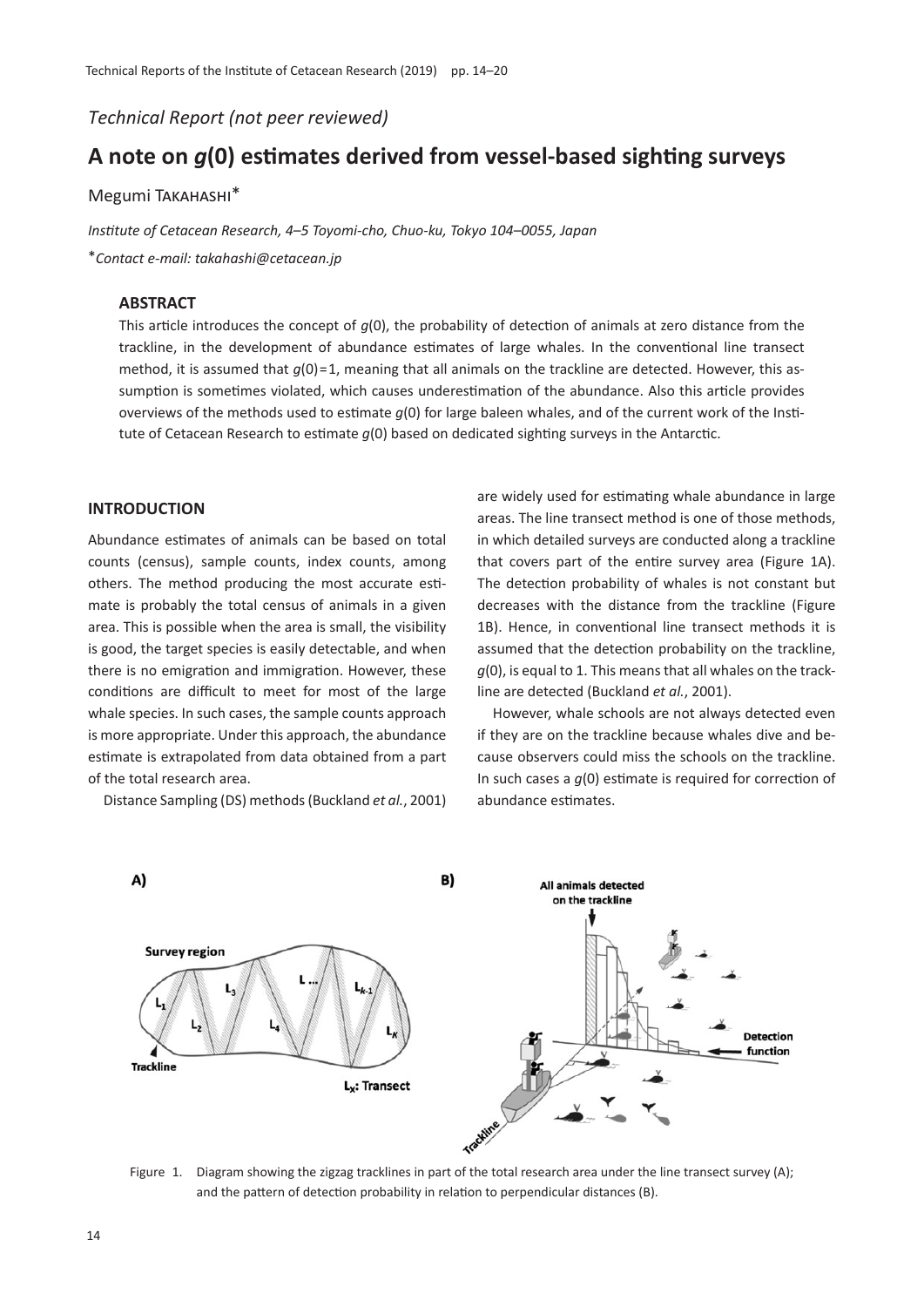The objective of this article is to introduce the concept of *g*(0) in the development of abundance estimates of large whales. Also this article provides overviews of the methods used to estimate *g*(0) for large baleen whales, and of the current work of the Institute of Cetacean Research (ICR) to estimate *g*(0) based on dedicated sighting surveys in the Antarctic.

## **AVAILABILITY AND PERCEPTION BIASES**

Under the conventional DS methods (Buckland *et al.*, 1993; 2001), *g*(0) is assumed as equal to 1. However, when this assumption is violated, conventional DS estimators result in density and abundance being underestimated. In the case of whales, they are not always detected because they spend time underwater. This is known as ʻavailability bias' (Figure 2). This bias is potentially the largest problem for long-diving species that spend little time at the surface when the boat or ship surveys are conducted. For diving species, it may be necessary to model diving behavior to estimate the availability bias (e.g. Barlow, 1999).

Also, the observers could miss some whales available at the surface for a variety of reasons including visibility such as glare and mist, fatigue or moments of inattention. This is known as ʻperception bias' (Figure 2). This bias is potentially largest for species that occur as single animals or in small groups and do not show much of their body when surfacing, such as Hector's dolphin and minke whales (Dawson *et al.*, 2004).

Both availability and perception biases may reduce the detection probability. In many cases, there is a combined effect of these on estimates of abundance and density for target species. The term ʻvisibility bias' is used generically to refer to either or both types of biases (Laake and Borchers, 2004).

If the assumption of  $q(0)=1$  is violated then the abundance estimates of the target species will be underestimated. For example, Marsh and Sinclair (1989) estimated that 83.3% of dugons (*Dugong dugon*) were beneath the water surface and unavailable for detection, while the observer team only missed 2–17% of the visible dugongs within a 200 m strip. Laake and Borchers (2004) noted that the availability bias should not be ignored if it occurs, because it can be a substantial source of bias that may be much larger than perception bias.

Therefore estimates of *g*(0) for cases of availability and perception biases are important and data required for such estimates should be collected.

# **DATA REQUIRED FROM THE FIELD TO ESTIMATE**  *g***(0) IN CASE OF LARGE WHALES**

The ICR conducts sighting surveys based on the distance sampling for estimating abundance of large whales. In general, the surveys follow the Requirements and Guidelines for Conducting Surveys and Analysing Data within the Revised Management Scheme of the International Whaling Commission Scientific Committee (IWC SC) (IWC, 2012). Details of the procedures are found in Hakamada and Matsuoka (2017).

These surveys have been implemented on predetermined zigzag tracklines. The start point is randomly selected for each survey. The design takes care not to follow physical features such as isobaths that may be correlated with whale distribution and their migration. For each whale school sighted, the species is identified and other data are recorded such as sighting position, school



Figure 2. Diagram showing the detection probability with assumed  $q(0)$  = 1 (A); and the case of considering availability and perception biases when *g*(0) is different from 1 (B) (modified from https://workshops.distancesampling. org/stand-intermed-2018/slides/mrds1-g0.pdf).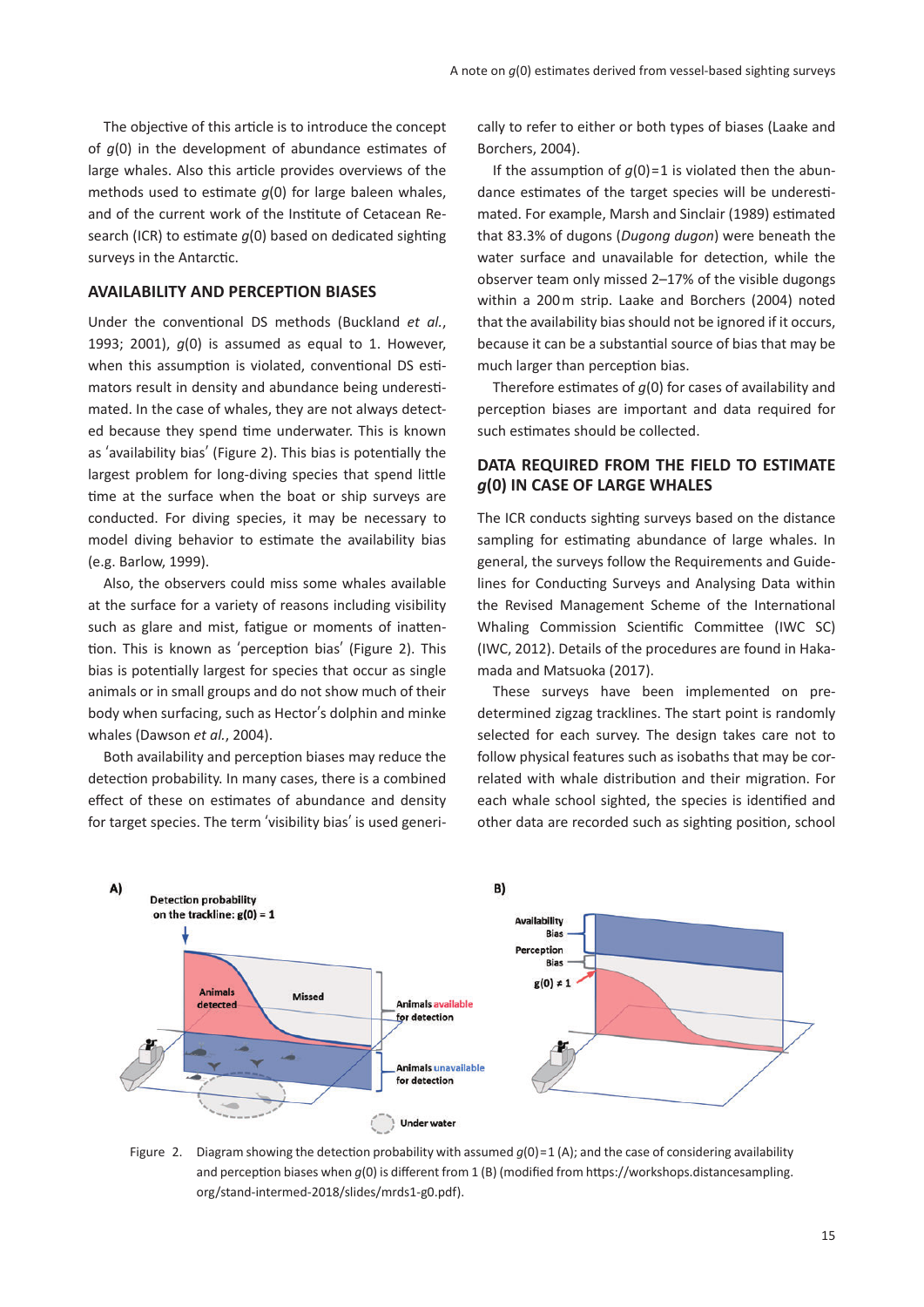size, weather information, etc.

Sighting data are collected from two platforms available in the same vessel, which allows accounting for animals missed on the trackline. Sighting surveys are conducted by using a top barrel platform (TOP) and an independent observer platform (IOP). Sighting surveys are conducted from two platforms independently, following established procedure protocols (Butterworth and Borchers, 1988; Palka, 1995; Matsuoka *et al.*, 2003; IWC, 2012).

Under the IO mode, sighting surveys are conducted from the TOP and the IOP. Personnel at the upper bridge of the vessels record the sighting information from the two platforms and determine if the same sighting is made from the two platforms or if some sightings are missed from one of the platforms.

Figure 3 shows the research vessel *Kaiyo-Maru* No.7 (KY7) equipped with TOP, IOP and upper bridge. The vessel has instruments allowing contact between TOP and upper bridge, and between IOP and upper bridge.

During the survey, one or more observers are always in the TOP, and one observer is in the IOP. Other observers are in the upper bridge getting sighting information from the two platforms. Observers in the top barrel and IOP report the sightings to the upper bridge observers, but that information is not interchanged between TOP and IOP.

Figure 4 shows a diagram of double-platform sighting survey and judgment of duplicate status. Here, a single



Figure 3. Survey vessel equipped with three platforms for conducting surveys required for *g*(0) estimate.

whale appears three times, which is detected by platform A (TOP). On the other hand, platform B (IOP) detects the same whale only during the last surfacing (A3). Observers in the upper bridge receive sighting information (e.g. distance, angle, species and school size) from platform A at the first sighting (A1) and track this single whale until platform B observed it. They make a judgment concerning the duplicate status (same whale sighted by the two platforms).

## **ANALYTICAL APPROACHES TO ESTIMATE** *g***(0)**

#### **MRDS method**

The method called ʻMark-Recapture Distance Sampling' (MRDS) is one of the methods employed to estimate *g*(0), which consists of two models: a multiple covariate Mark-Recapture (MR) model (for estimating observer detection rates) and a multiple covariate Distance Sampling (DS) model (for estimating the variation of detection probabilities with distance from the vessel) (Buckland and Turnock, 1992; Alpizar-jara and Pollock, 1996; Quang and Becker, 1997; Borchers *et al.*, 1998; Innes *et al.*, 2002; Laake and Borchers, 2004; Borchers *et al.*, 2006, Burt *et al.*, 2014). The MRDS method deals only with perception bias.

The probability that either or both observers detect a school (or animals) is given by:

$$
\hat{P}_{\cdot}(y,z) = \hat{P}_{1}(y,z) + \hat{P}_{2}(y,z) - \hat{P}_{1}(y,z)\hat{P}_{2}(y,z),
$$

where *y* is the perpendicular distance corrected and *z* denotes the covariate. Although observers 1 and 2 are considered independent from each other under the IO mode survey, the detection probability of observers can be correlated because of factors such as school size. This heterogeneity is denoted in the probabilities of detection using a logistic form for the detection function:

$$
P_{l|3-l}(y,z) = \frac{\exp\left(\beta_0 + \beta_1 y + \sum_{k=1}^K \beta_{k+1} z_k\right)}{1 + \exp\left(\beta_0 + \beta_1 y + \sum_{k=1}^K \beta_{k+1} z_k\right)},
$$

where, *l* can take the values 1 or 2 to represent the observers,  $\beta_0$ ,  $\beta_1 \cdots \beta_k$  represent the parameters to be esti-



Figure 4. Diagram of the double-platform sighting survey conducted by the ICR.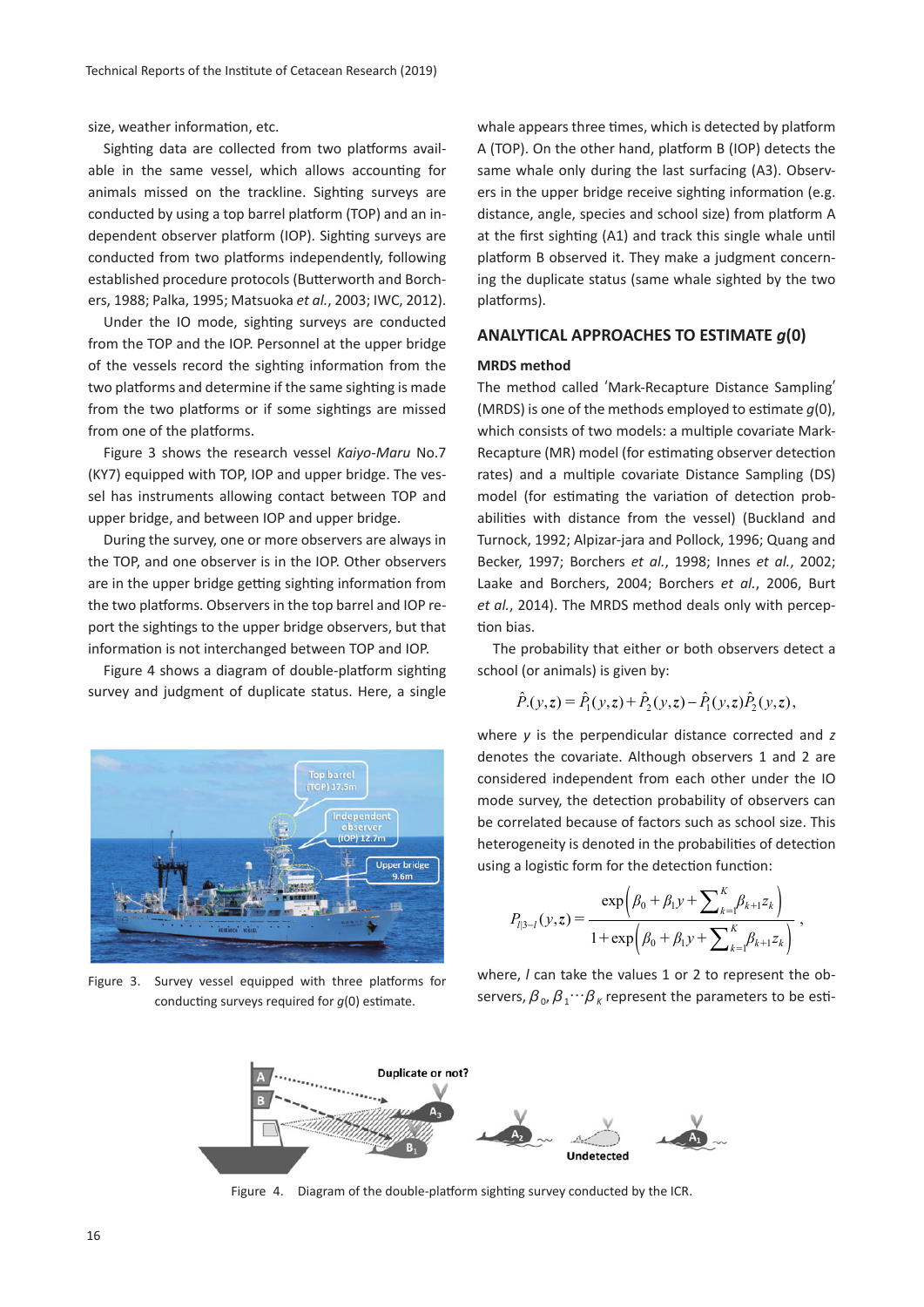mated, and *K* is the number of covariates. When perpendicular distance differed between duplicates, the average distance of the duplicate pair are used.

On the other hand, the detection probability away from the trackline is described and estimated by the DS model as follows:

Half-normal: 
$$
f(y, z) = \exp\left(-\frac{y^2}{2\sigma(z)^2}\right)
$$
,  
Hazard-rate:  $f(y, z) = 1 - \exp\left[\left(\frac{-y}{\sigma(z)}\right)^{-b}\right]$ ,

where *σ* and *b* are the parameters of each functional form.

Both models can include covariates (e.g. school size, Beaufort, etc.). In addition, the likelihoods can be treated as MR model and DS model separately or as combination of those models. The best model usually is selected using the Akaike Information Criterion (AIC; Akaike, 1973).

The MRDS method do not consider the availability bias. Hence, the availability bias should be accounted by analyses of data from additional experiments (e.g. Heide-Jørgensen *et al.*, 2010).

#### **Hazard probability model:** ʻ**OK**' **method**

This method deals with both availability and perception biases. The method, called the ʻOK' method, was developed by Okamura *et al.* (2003) by extending the model of Skaug and Schweder (1999), and by combining the merits of the models of Schweder *et al.* (1997) and Cooke (2001). Okamura *et al.* (2003) expanded the concept of the hazard probability model (Skaug and Schweder, 1999) to avoid the use of external information for considering diving behavior (the conventional and simple hazard probability models require an estimate of the surfacing rate based on external data).

The hazard probability function *Q*(*x*,*y*) for an observer

*u* (*u*=*A* or *B*) is assumed as:

$$
Q_u(x,y) = \mu_u \exp \left\{-\left(\frac{x}{\sigma_u}\right)^{\gamma_1} - \left(\frac{y}{\sigma_u}\right)^{\gamma_2}\right\},\,
$$

where  $0 < \mu_u \leq 1$ ,  $\sigma_u > 0$ ,  $\gamma_u$ ,  $\gamma_v > 0$ ,  $\mu_u$  is the level parameter of the hazard probability function,  $\sigma_u$  is the scale parameter, and  $\gamma_1$  and  $\gamma_2$  are the shape parameters (Skaug and Schweder, 1999). The corresponding detection function from this hazard function is explicitly expressed as:

$$
g_u(x) = 1 - \exp\left\{-\left(\frac{\lambda}{\nu}\right) \int_0^\infty Q_u(x, y) dy\right\}
$$

$$
= 1 - \exp\left[-\lambda \nu^{-1} c_2^u \exp\left\{-\left(\frac{x}{\sigma_u}\right)^{\gamma_1}\right\}\right],
$$

where *λ* is surfacing intensity, *ν* is constant vessel speed and  $c_2^{\mu} = \sigma_u \mu_u \gamma_2^{-1} \Gamma(\gamma_2^{-1})$ , with  $\Gamma$  being the gamma function.

The ʻOK' method is a more general and comprehensive method that integrates the merits of previous hazard probability models.

## **ONGOING STUDIES IN THE ANTARCTIC**

The ʻOK' method explained above (Okamura *et al.*, 2003; Okamura and Kitakado, 2012) was used previously for estimating Antarctic minke whale (*Balaenoptera bonaerensis*) abundance from the IDCR/SOWER data collected from the 1985/86 to the 2003/04 austral summer season. In that study *g*(0) was estimated less than 1 for Antarctic minke whales (0.327 to 0.793). Using this result, the abundance estimates of Antarctic minke whale based on JARPA data were corrected by application of a regression model (Hakamada *et al.*, 2013).

# **Preliminary results of the MRDS method on Antarctic minke whales**

Data were obtained during the surveys conducted from



Figure 5. Research area of the study to estimate *g*(0) of Antarctic minke whale based on MRDS.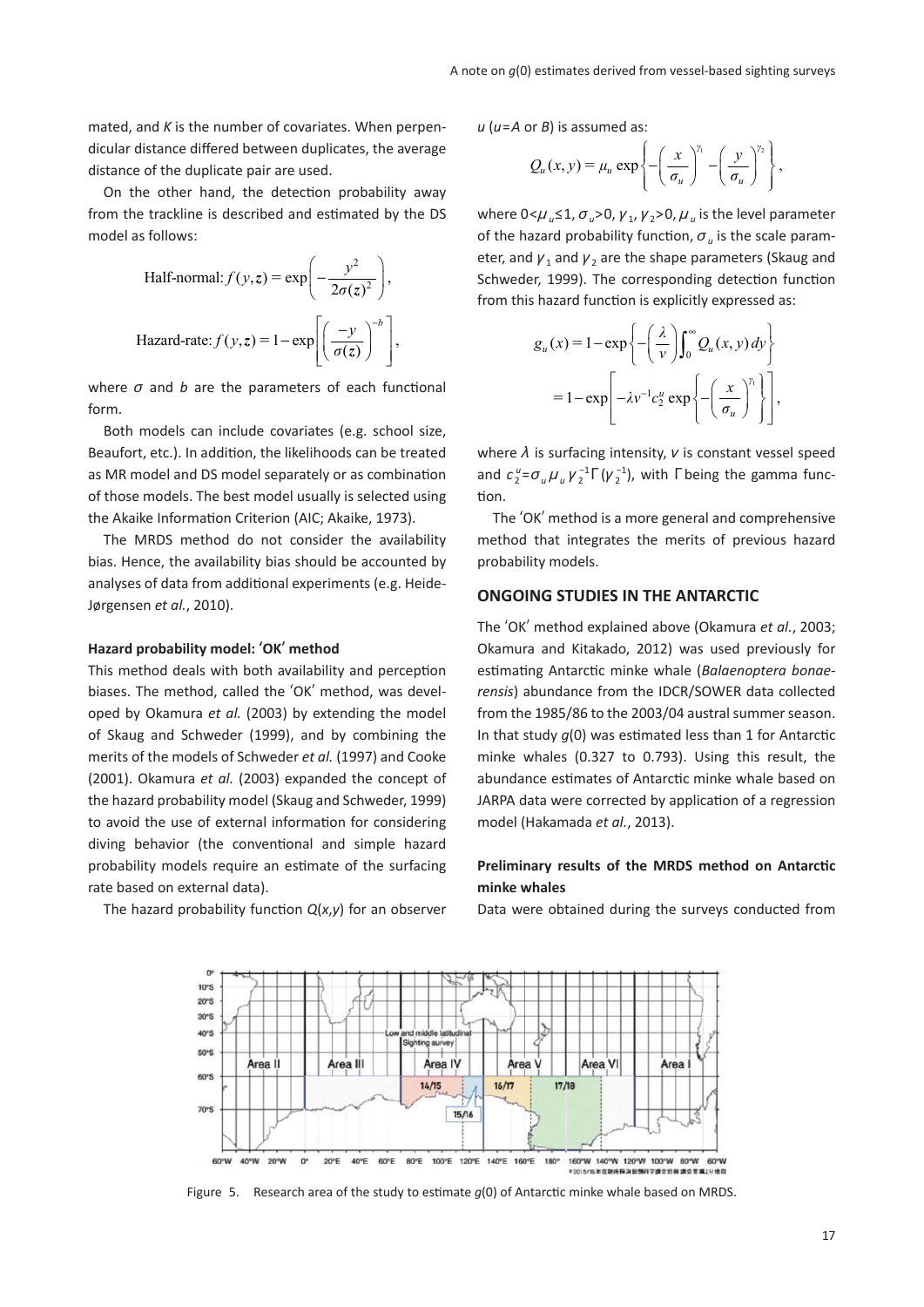December to February from the 2014/15 to the 2017/18 austral summer seasons in Antarctic Area IV, V, and VI (Figure 5). As indicated above, the MRDS method for estimating *g*(0) requires data collected from IO mode survey.

The data comprised a total of 215 schools, including 63 schools which were observed from TOP and IOP (Figure 6, Table 1). Mean school size was 2.23. Also sightings with perpendicular distance of more than 1.5 n.miles, and those observed when Beaufort status was higher than six, were excluded from the dataset.

Table 2 shows the AIC values after fitting explanatory variables to the DS and MR models. For the DS model, school size and cue were the most important explanatory variables. For the MR model, platform and school size were the most important explanatory variables. For the best model, detection probability on the trackline was 0.676 (CV=0.092) for the TOP, 0.429 (CV=0.145) for the IOP, and 0.810 (CV=0.066) for the pooled platforms. The estimated detection function plots are shown in Figure 7.

The detection probability on the trackline for the Antarctic minke whale was similar to the result from the previous study based on the ʻOK' method and IDCR-SOWER datasets (Okamura and Kitakado, 2012). In addition, this result was similar to that found for North Pacific common minke whale. For this species the *g*(0) for TOP and upper bridge was estimated at 0.798 by the ʻOK' method using the IO passing mode sighting survey data (Okamura *et al.*, 2010).

#### **Future studies**

The estimate of *g*(0) for Antarctic minke whale based on the MRDS method was similar to that obtained by the ʻOK' method. The estimate considered covariates that affect the detection functions. However, the analysis only accounts for perception bias and did not account for availability bias. Hence, some additional investigations are needed to estimate whale diving pattern as in the case of Heide-Jørgensen *et al.* (2010). They considered availability correction factors using data collected from external experiment survey. Also, model development is needed, for example, correction for non-uniform density of animals within strata using data collected from external experiment survey, and the use of the Bayesian hierarchical approach to incorporate habitat use into a detection model within a mark-recapture distance sampling framework (Oyster *et al.*, 2018), is required. These studies are ongoing at the ICR.

### **ACKNOWLEDGEMENTS**

I thank the researchers, captains, officers and crew members who have participated in all surveys. This work would not have been possible without the substantial efforts of all of them.

| Table 1                                                        |
|----------------------------------------------------------------|
| Number of sightings of Antarctic minke whales made by each     |
| platform in each survey. Note that the number of unique sight- |
| ings is the number of sightings seen by observer 1 plus the    |
| number seen by observer 2, minus duplicates.                   |

|            | Number of sightings by observers |                     |                                    |                                  |  |
|------------|----------------------------------|---------------------|------------------------------------|----------------------------------|--|
| Survery ID | Platform A<br>(TOP)              | Platform B<br>(IOP) | Detected by<br>both<br>(Duplicate) | Number<br>of unique<br>sightings |  |
| YS1 1415   | 14                               | 10                  | 6                                  | 18                               |  |
| YS2 1415   | 6                                | 1                   | 1                                  | 6                                |  |
| YS3 1516   | 47                               | 22                  | 14                                 | 55                               |  |
| KY7 1617   | 6                                | 6                   | 3                                  | 9                                |  |
| YS3 1617   | 14                               | 10                  | 4                                  | 20                               |  |
| KY7 1718   | 10                               | 11                  | 5                                  | 16                               |  |
| YS2 1718   | 79                               | 42                  | 30                                 | 91                               |  |
| Total      | 176                              | 102                 | 63                                 | 215                              |  |



Figure 6. Tracklines and sighting position of Antarctic minke whale observed by each platform (left: TOP; right: IOP). Gray lines indicate tracklines.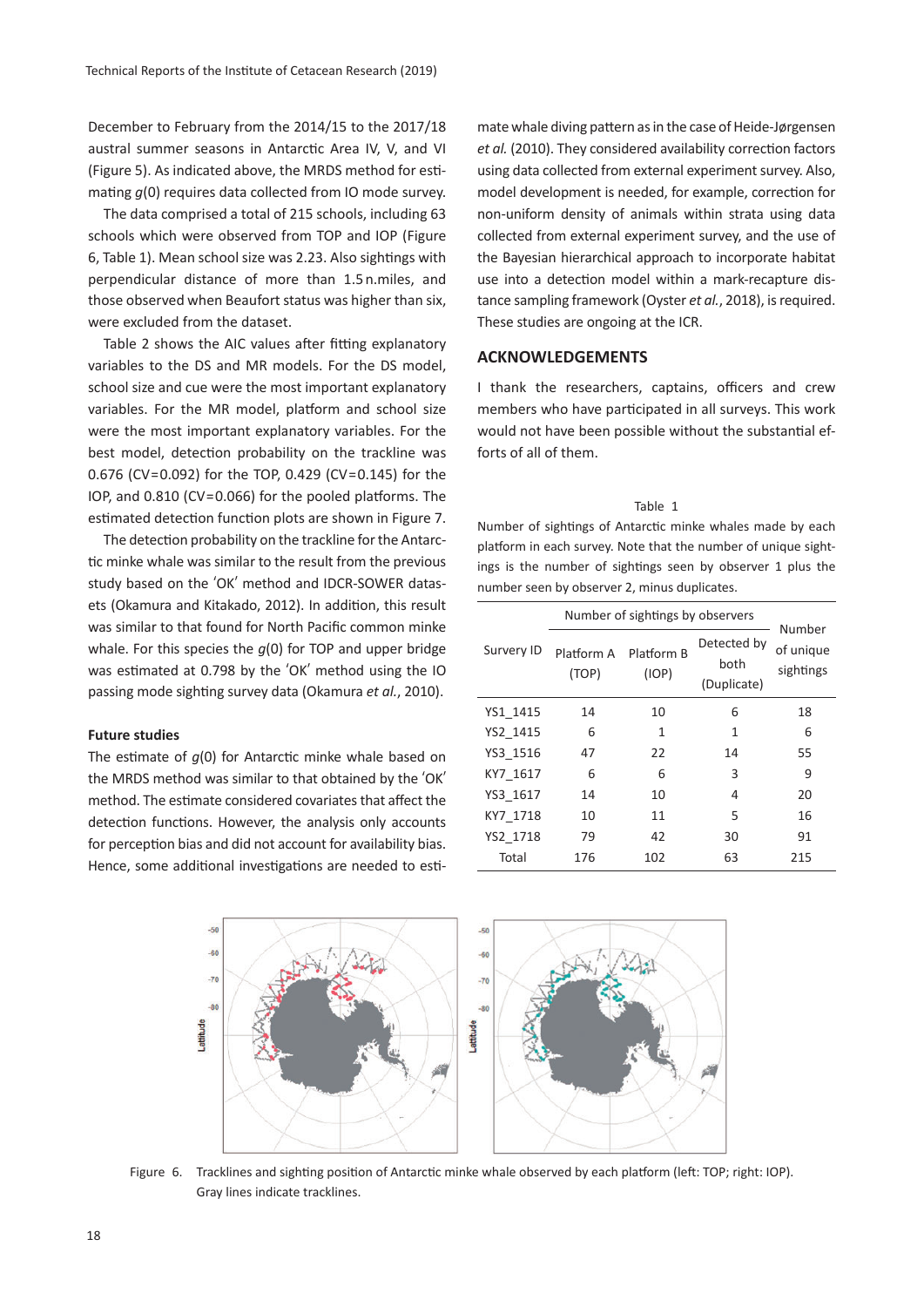#### Table 2

| Model ID | DS model |               | MR model                     |            |                            |        |                 |
|----------|----------|---------------|------------------------------|------------|----------------------------|--------|-----------------|
|          | Key*     | Covariate     | Covariate                    | $AIC_{DS}$ | $\mathsf{AIC}_\mathsf{MR}$ | AIC    | $\triangle$ AIC |
| 35       | hn       | beaufort      | distance                     | 141.03     | 472.79                     | 613.82 | 64.13           |
| 37       | hn       | cue           | distance                     | 134.88     | 472.79                     | 607.67 | 57.98           |
| 31       | hn       | size          | distance                     | 126.90     | 472.79                     | 599.69 | 50.01           |
| 32       | hn       | size+beaufort | distance                     | 128.65     | 472.79                     | 601.44 | 51.76           |
| 33       | hn       | $size+cue$    | distance                     | 115.75     | 472.79                     | 588.54 | 38.85           |
| 47       | hn       | size+cue      | distance+platform            | 115.57     | 437.56                     | 553.13 | 3.44            |
| 103      | hn       | size+cue      | distance+size                | 115.57     | 469.05                     | 584.63 | 34.94           |
| 131      | hn       | $size+cue$    | distance+beaufort            | 115.57     | 473.72                     | 589.30 | 39.61           |
| 145      | hn       | size+cue      | distance+cue                 | 115.57     | 474.53                     | 590.11 | 40.42           |
| 54       | hn       | $size + cue$  | $distance + platform + size$ | 115.57     | 434.11                     | 549.69 | 0.00            |
| 61       | hn       | size+cue      | distance+platform+beaufort   | 115.57     | 438.48                     | 554.06 | 4.37            |
| 68       | hn       | $size+cue$    | distance+platform+cue        | 115.57     | 439.53                     | 555.10 | 5.42            |
| 40       | hr       | size+cue      | distance                     | 118.10     | 472.79                     | 590.89 | 41.21           |
| 159      | hr       | size+cue      | distance + platform + size   | 118.10     | 434.11                     | 552.21 | 2.53            |

Akaike Information Criterion (AIC) values after fitting explanatory variables to the Distance Sampling (DS) and Mark-Recapture (MR) models. This table shows a part of all result of model fitted for reference. The final models chosen are given in bold.

\*: hn denotes a Half-normal function; hr denotes a Hazard-rate function.





Figure 7. Detection function plots for the TOP (A), IOP (B) and both platforms pooled (C) by the MRDS method.

# **REFERENCES**

- Akaike, H. 1973. Information theory as an extension of the maximum likelihood principle. pp. 267–281. *In*: B.N. Petrov and F. Csaki (eds.) *Second International Symposium on Information Theory*. Akademiai Kiado, Budapest. 451 pp.
- Alpizar-jara, R. and Pollock, K.H. 1996. A combination line transect and capture-recapture sampling model for multiple observers in aerial surveys. *Environmental and Ecological Statistics* 3: 311–327.
- Barlow, J. 1999. Trackline detection probability for long-diving whales. pp. 209–221. *In*: G.W. Garner, S.C. Amstrup, J. Laake, G.F.J. Manly, L.L. McDonald and D.G. Robertson (eds.) *Marine Mammal Survey and Assessment Methods*. Balkema, Rotterdam, the Netherlands, 287 pp.
- Borchers, D.L., Buckland, S.T., Goedhart, P.W., Clarke, E.D. and Hedley, S.L. 1998. Horvitz-Thompson estimators for doubleplatform line transect surveys. *Biometrics* 54: 1221–1237.
- Borchers, D.L., Laake, J.L., Southwell, C. and Paxton, C.G.M. 2006. Accommodating unmodeled heterogeneity in doubleobserver distance sampling surveys. *Biometrics* 62: 372–378.
- Buckland, S.T. and Turnock, B.J. 1992. A robust line transect method. *Biometrics* 48: 901–909.
- Buckland, S.T., Anderson, D.R., Burnham, K.P. and Laake, J.L. 1993. *Distance Sampling*. London: Chapman and Hall, reprinted 1999 by RUWPA, University of St Andrews. 446 pp.
- Buckland, S.T., Anderson, D.R., Burnham, K.P., Laake, J.L., Borchers, D.L. and Thomas, L. 2001. *Introduction to Distance Sampling: Estimating Abundance of Biological Populations.* Oxford: Oxford University Press. 432 pp.
- Burt, M.L., Borchers, D.L., Jenkins, K.J. and Marques, T.A. 2014. Using mark-recapture distance sampling methods on line transect surveys. *Methods in Ecology and Evolution* 5: 1180–1191.
- Butterworth, D.S. and Borchers, D.L. 1988. Estimates of *g*(0) for minke schools from the results of the independent observer